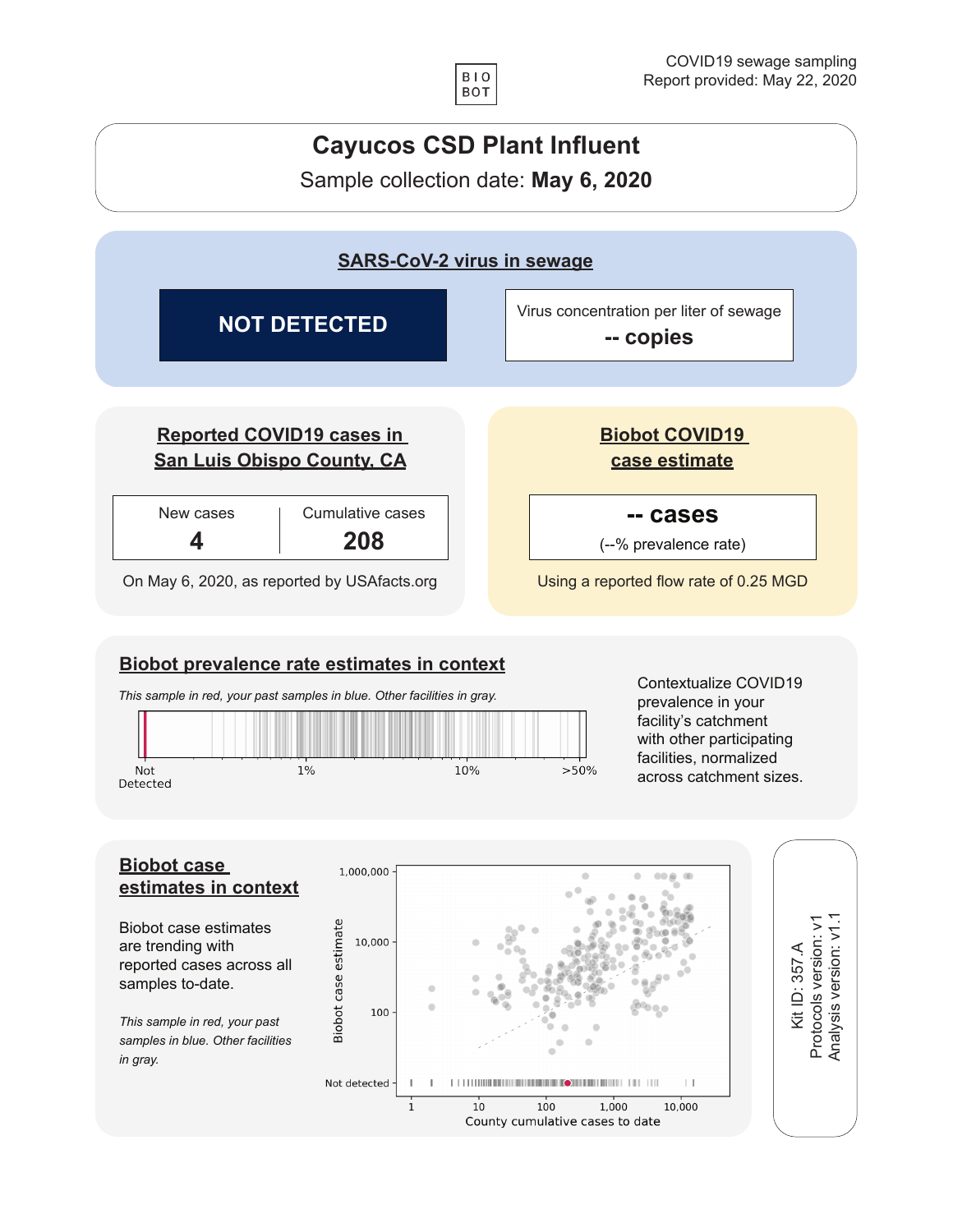## **About the data**

Our methods for detecting SARS-CoV-2 in sewage are adapted from CDC protocols and available at www.biobot.io/covid19. Our approach relies on detecting genetic fragments of the virus that are excreted in stool, which does not determine if the virus is dead or active.

**BIO BOT** 

#### Biobot's COVID19 case estimate

We measure the concentration of SARS-CoV-2 in sewage. We convert our measurements into a COVID19 case estimate using the following basic equation:

### *Number of infected people =*

*(total amount of virus per day) / (virus shed per infected person per day)*

We determine the total amount of virus per day by multiplying the virus concentration that we measure by the total flow that you report. We model the amount of virus shed per person per day based on published clinical reports. We calculate a prevalence rate by dividing the estimated number of people by the catchment population size that you report.

#### *What's new in this analysis (v1.1)?*

We've updated our detection thresholds to reduce the chance of false positives. Specifically, we've raised our limit of detection to ensure that all measurements can be confidently quantified, and are requiring two positive measurements per sample (out of six) to consider a sample detected.

### *What else is new in this report?*

We've added some additional information to help us track your data (Kit ID, data version, and analysis version).

### Comparing with confirmed clinical cases

Our COVID19 case estimates may not match the confirmed case numbers in the community for a variety of reasons. Clinical testing is limited and may not represent the entire infected population. Some COVID19 patients are asymptomatic or have mild symptoms and therefore do not seek out testing, but these patients may still be infectious.

Currently, the most granular data available on reported cases is at the county-level. We encourage you to share these reports with your local public health officials to compare our case estimates with the number of confirmed cases in your local community.

### Data use

The Biobot COVID19 case estimates provide an alternative metric to guide responses to the outbreak. We recommend that you share this information with local public health officials. We believe this work will have the greatest impact on a statewide level, and hope that you will reach out to your state officials in the coming days and weeks and encourage the expansion of our partnership across your states.